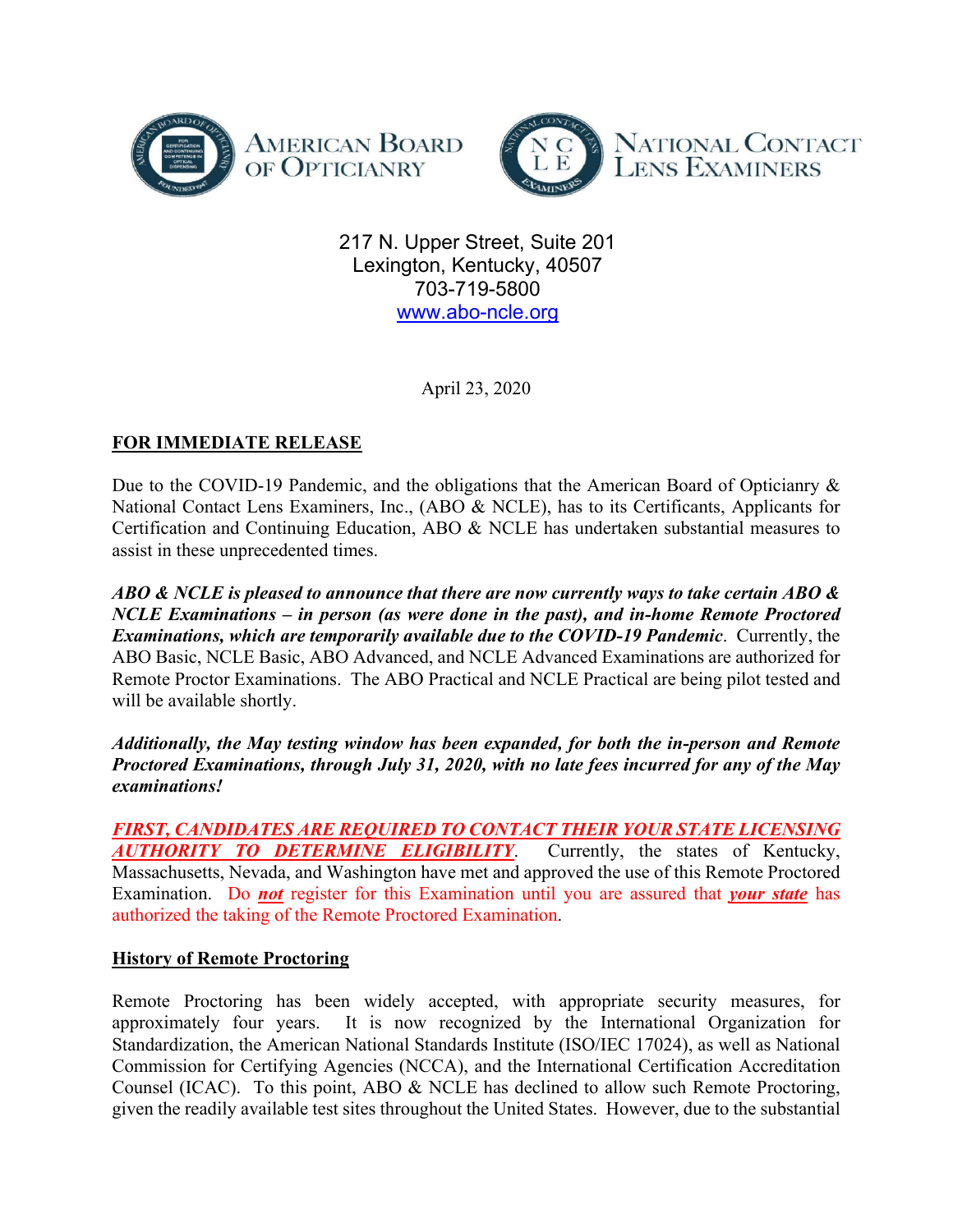restrictions placed upon "in-person" testing, ABO & NCLE has been working diligently with Prometric, its in-person testing facility, to develop a remotely-proctored Examination for Licensing and Certification Candidates in order to continue to strive to protect the health, safety, and welfare of the general public, and to ensure proper standards for Opticianry and Contact Lens Technology.

In addition to assuring that your State Licensing Authority authorizes this particular type of examination, there are additional steps necessary for taking this particular type of Examination:

## **How to Become Eligible for ABO & NCLE's Remote Proctoring Examinations**

In order to schedule a Remote Proctored Examination for the following Examinations

- ABO Basic -- National Opticianry Competency Exam
- ABO Basic (Spanish) National Opticianry Competency Exam
- ABO Advanced -- National Opticianry Competency Exam -- Advanced
- NCLE Basic -- Contact Lens Registry Exam NCLE Basic
- NCLE Basic (Spanish) -- Contact Lens Registry Exam
- NCLE Advanced -- Contact Lens Registry Exam Advanced

Candidates must provide the following:

- 1. A computer with a camera, a microphone and an internet connection and a location that has internet connection capability.
- 2. The Candidate's appropriate Eligibility ID as required for all ABO & NCLE Examinations
- 3. Confirmation of compatibility of the Candidate's computer with Remote Proctoring (Prometric has a screening tool on its website allowing verification of capabilities)
- 4. Candidate must be able to install a basic application prior to the test event
- 5. The Candidate will be monitored, throughout the Examination by a remote Prometric Monitor
	- a. To confirm that your computer and network will allow testing through ProProctor, click here (https://rpcandidate.prometric.com/Home/SystemCheck)
	- b. It is highly recommended that you view the ProProctor<sup>TM</sup> User Guide, click here. https://www.prometric.com/sites/default/files/2020-04/PrometricProUserGuide\_3.1\_1.pdf

By taking the Remote Proctored Examination, the Candidate expressly recognizes and agrees to the following different examination procedures and rules:

- 1. If a bathroom break is taken, the bathroom break is limited to one (1) such break.
	- a. The Candidate agrees that the Examination Timer continues to run during any such break
	- b. The Candidate must undergo a mandatory security check upon re-entering the testing room, and the Candidate understands and agrees that the time of the security check is part of the Examination time period, and no additional time will be authorized
	- c. The Candidate agrees that the Candidate's exam will be reviewed by ABO  $&$  NCLE and the Prometric Proctor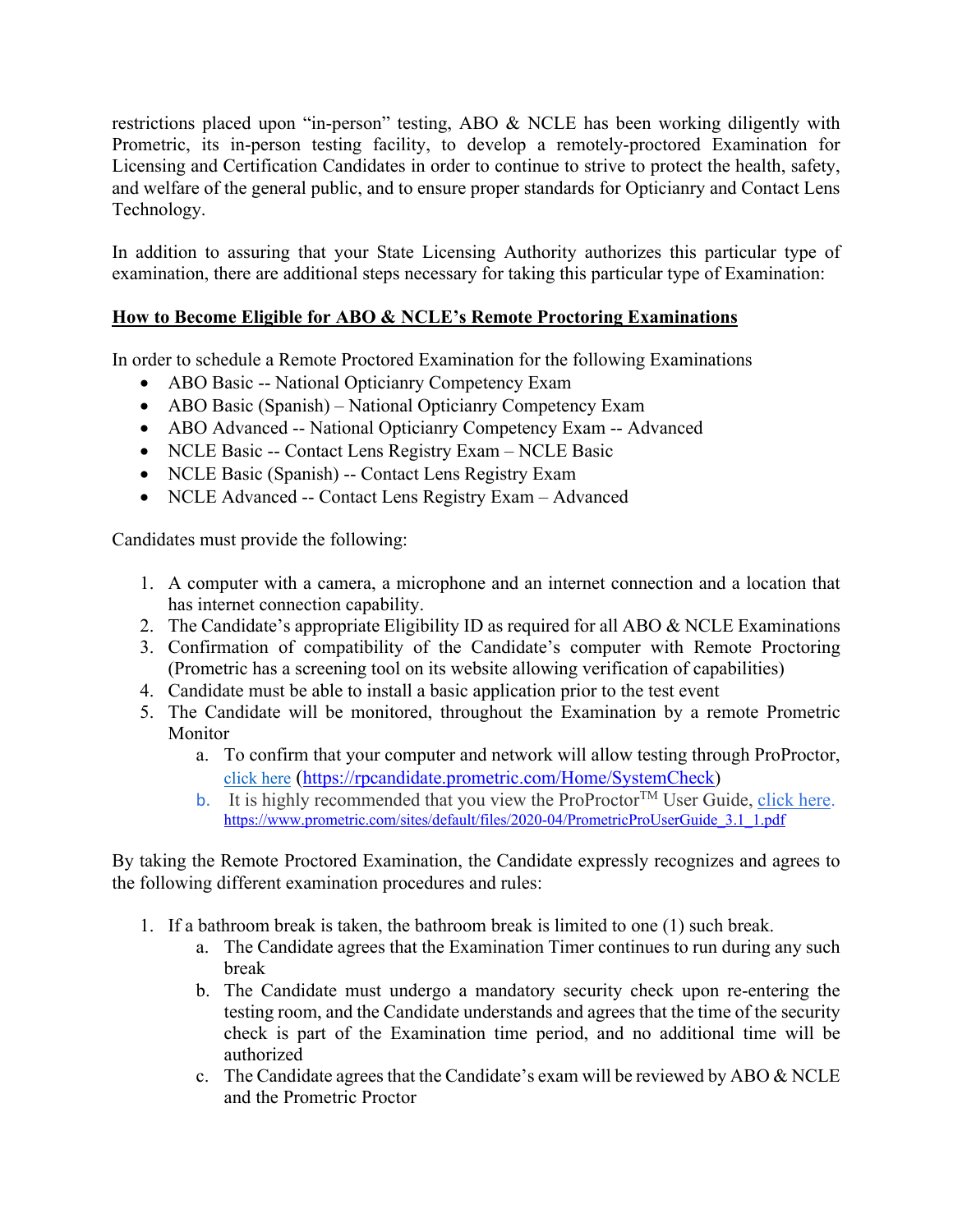- d. The Candidate stipulates and agrees that any suspicious activity, in the sole discretion of ABO & NCLE and Prometric, may reverse and/or forfeit the Candidate's examination results
- 2. The Candidate may only utilize a physical White Board during a Remote Proctor Examination.
	- a. The Candidate must supply his or her own White Board, up to 3 dry erase marker(s), and an eraser.
	- b. The White Board must be white in color and no larger than  $8\frac{1}{2} \times 11$  inches.
	- c. The blank White Board must be shown to the Proctor prior to the Examination commencing, and, again, prior to terminating the Examination. Failure to provide proof of a blank White Board both prior to and subsequent to the Examination will result in a failed examination.
- 3. The Candidate is not allowed to have any food, beverages, candy, or gum during the Examination
- 4. The Candidate must be alone in a quiet room environment during the totality of the Examination, with no children, pets, or other individuals in the room
- 5. Additional limitations and rules are available on the Prometric website.

## *Notice: Before you schedule your exam by remote proctor, you MUST verify with your state licensing board that taking a remotely proctored exam has been approved for licensing purposes.*

#### **Schedule your remotely proctored exam**

(https://proscheduler.prometric.com/?prg=ABOB&path=proctorsch)

#### **Reschedule your remotely proctored exam**

(https://proscheduler.prometric.com/?prg=ABOB&path=proctorresch)

#### **Testing Accommodations**

If you require any test accommodations, please contact 1.800.296.1379, e-mail: exams@aboncle.org To view a list of permissible Items, click here. (https://www.prometric.com/sites/default/files/2020-03/Permissible-items\_20200310\_5.pdf)

## **ABO-NCLE Practice Exam**

Candidates should strongly consider taking an online practice examination. The practice examination consists of 50 questions that have each been reviewed by ABO & NCLE subjectmatter experts. Questions on the practice examination are similar to those used on the actual examination. Each exam will be 1 1/2 hours in length.

Passing a practice exam does not guarantee that you will pass the actual certification exam. It is a tool, being provided by ABO and NCLE, to help you measure your progress in your preparation for the certification exam.

Click Here For Practice Exam. (https://tcnet.prometric.com/ABOB)